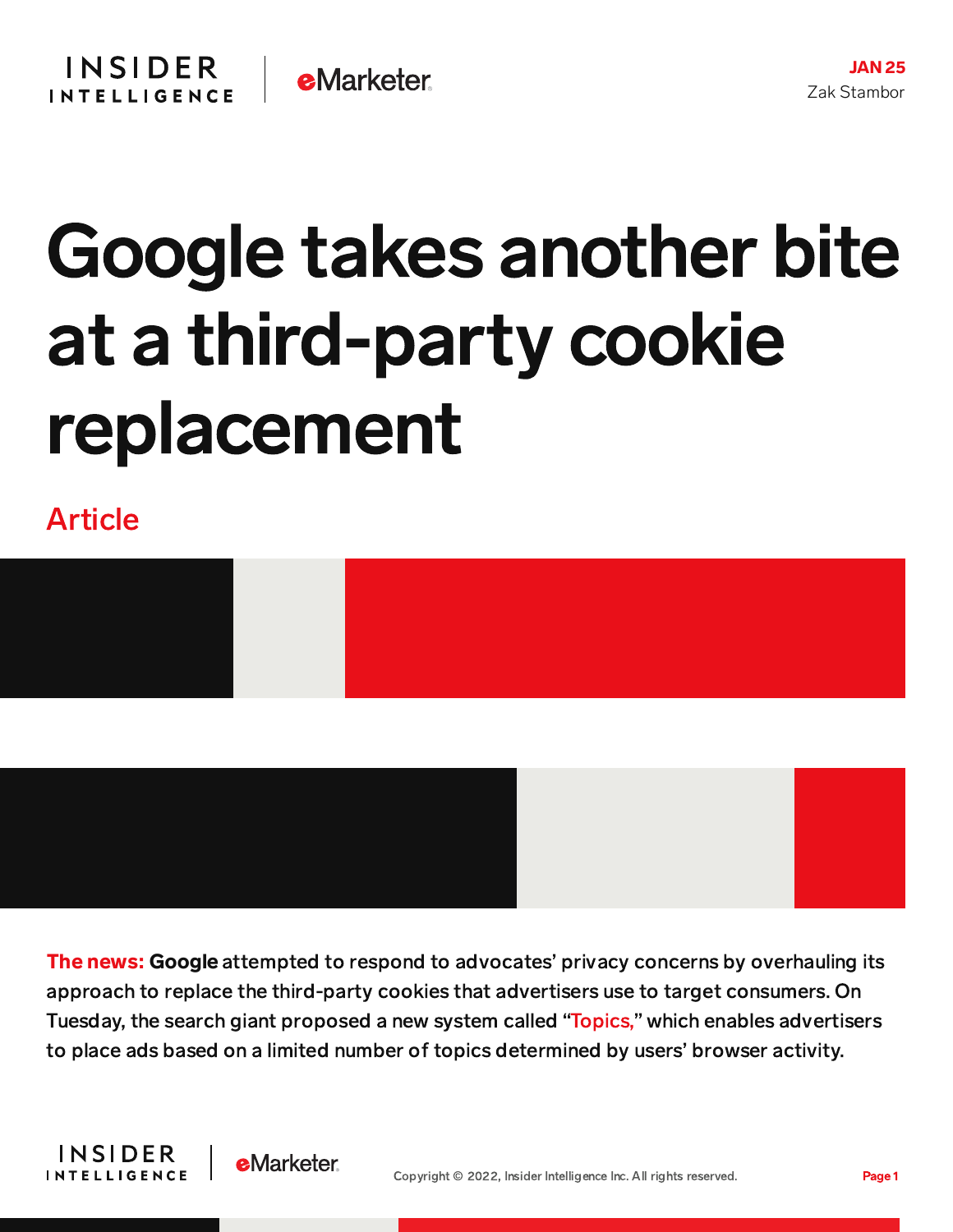How it works: The Topics application programming interface (API) uses the Chrome browser to determine a list of up to five topics—such as "books and literature" or "team sports"—a user is likely interested in based on the websites they visit.

- Topics are determined on a weekly basis.
- They exclude sensitive categories, such as gender or race.
- Users can review and remove topics from their lists, or they can turn off the entire Topics API.
- Topics are kept for only three weeks.

When the user visits a site that supports the Topics API for ad purposes, the browser will share three topics the person is interested in—each is selected randomly from the user's top five topics in the past three weeks. The site can then share this information with its advertising partners to determine which ads to present.

The idea is to create a more privacy-focused approach to ad targeting.

The push for privacy: The API selects Topics based entirely on a user's device without involving any external servers. That's a different approach from third-party cookies that let companies trace a user's online activities across websites to build a user profile without giving the consumer any control over the process.

More on this: Google first [announced](https://blog.chromium.org/2020/01/building-more-private-web-path-towards.html) plans to phase out third-party cookies from its Chrome browser two years ago.

- Last year, it rolled out its proposed cookie [replacement—FLoC,](https://privacysandbox.com/proposals/floc) or Federated Learning of Cohorts—that allowed advertisers to target groups of users, rather than individuals, based on their common browsing history.
- FLoC drew criticism from privacy advocates who argued that bad actors could trace "cohort" data back to a user's personally identifiable information.

Google's plan to eliminate cookies by the end of next year is part of a massive shift for the digital advertising industry.

- Google has an outsize role within the industry, since Chrome is used by nearly 64% of all people who surf the internet, according to December 2021 [StatCounter](https://gs.statcounter.com/browser-market-share) data.
- Apple and other industry players have introduced privacy features that limit advertisers' ability to track users.

**INSIDER** 

INTELLIGENCE